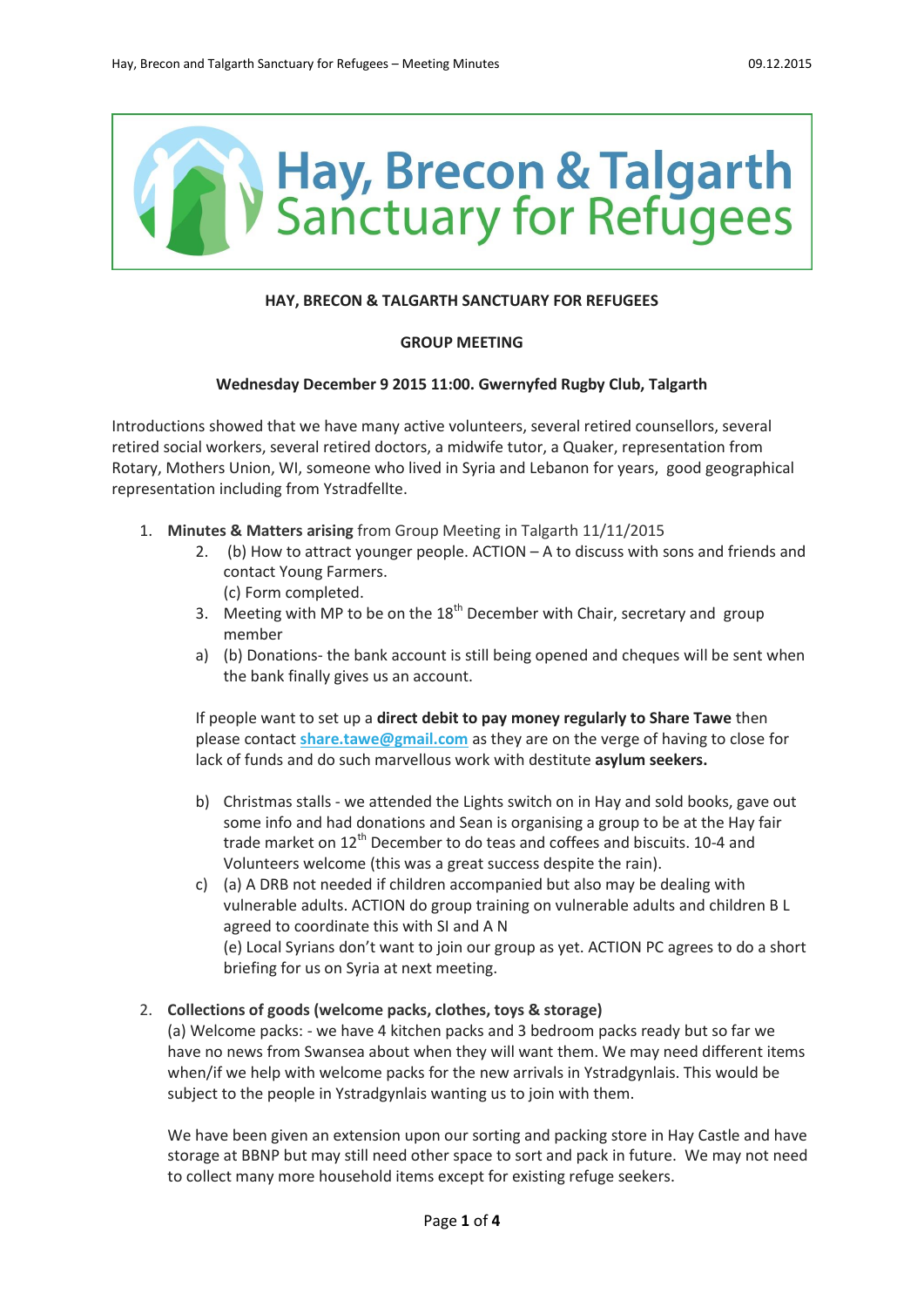(b) Clothing we have sent 2 lots down to Swansea, one via Ian and 1 Via the volunteer Maria at the drop in centre. Need small sizes men small medium and 41-43 shoe size and women 8–10 only

(c) Toys. We have packed over 50 soft toys and a number of other items for the Swansea Bay asylum seekers children's' party. We will have some toys left that may be used for playing with on the away days and also to give to children who visit or who may be housed in Ystradgynlais in the future.

ACTION - await info from Mr Inkson about packs. See if we can find sorting and packing places for when we have to move. Consider transport needs.

#### 3. **First Respite Day Trip,** Sunday December 13

Details of the planned day were shared and it was noted that an away day is likely to cost about £300 even if the community minibus is used and venue is free as food and petrol and gifts cost. The minibus costs 60p a mile. (Stop press - this day was extremely successful thanks to Lou and Ceri and their group of volunteers. Everyone enjoyed the day and I hope to be able to send out more info shortly. Do look at our website as we may have photos there soon)

#### 4. **Powys County Council's Syrian Refugee settlement programme**

Simon Inkson, Head of Housing, Powys CC who is heading up a multi-agency group [Housing, education, adult and children's services, health board, community safety and police, and PAVO and Welsh Refugee council] that is planning for the Syrian resettlement programme for Powys joined the meeting to inform us of the plans and gave the opportunity to answer questions.

Powys have agreed to take 6 families from the Syrian refugee camps on the government resettlement programme into Ystradgynlais by March and are likely to monitor this carefully before taking about 6 families into Newtown so that they can check that services work well and people are settled in properly. He explained that they had chosen the areas as they had housing there that was not subject to long waiting lists, that there were school places available and that Ystradgynlais would be first as there were good links to south Wales so better access to translators, etc.

He explained that the government resettlement scheme is well funded and so would not negatively impact upon the council's saving plans and will not reduce services to other residents. The council will commission integration support from bodies such as British Red Cross or the Welsh Refugee council and this will help with ensuring the refugee's finances are properly sorted, school integration is smooth and they can commission counselling if needed. They will look for employment opportunities and opportunities to volunteer to enhance integration. They will furnish the housing which may come from their pool of social housing or housing association or privately rented accommodation. They have been instructed not to provide any luxury items [such as TV and computers] and there is a need to consider that integration into the community might not be enhanced by over-provision of goods when neighbours might have little. However with that proviso there is nothing to stop us from providing items that the government decide are luxuries as e.g. TV might help with learning English and also help with learning about our culture, computers would allow links with home, family and learning.

English language tuition will be provided as part of the planned support but additional support may be welcomed. Some are likely to speak English anyway.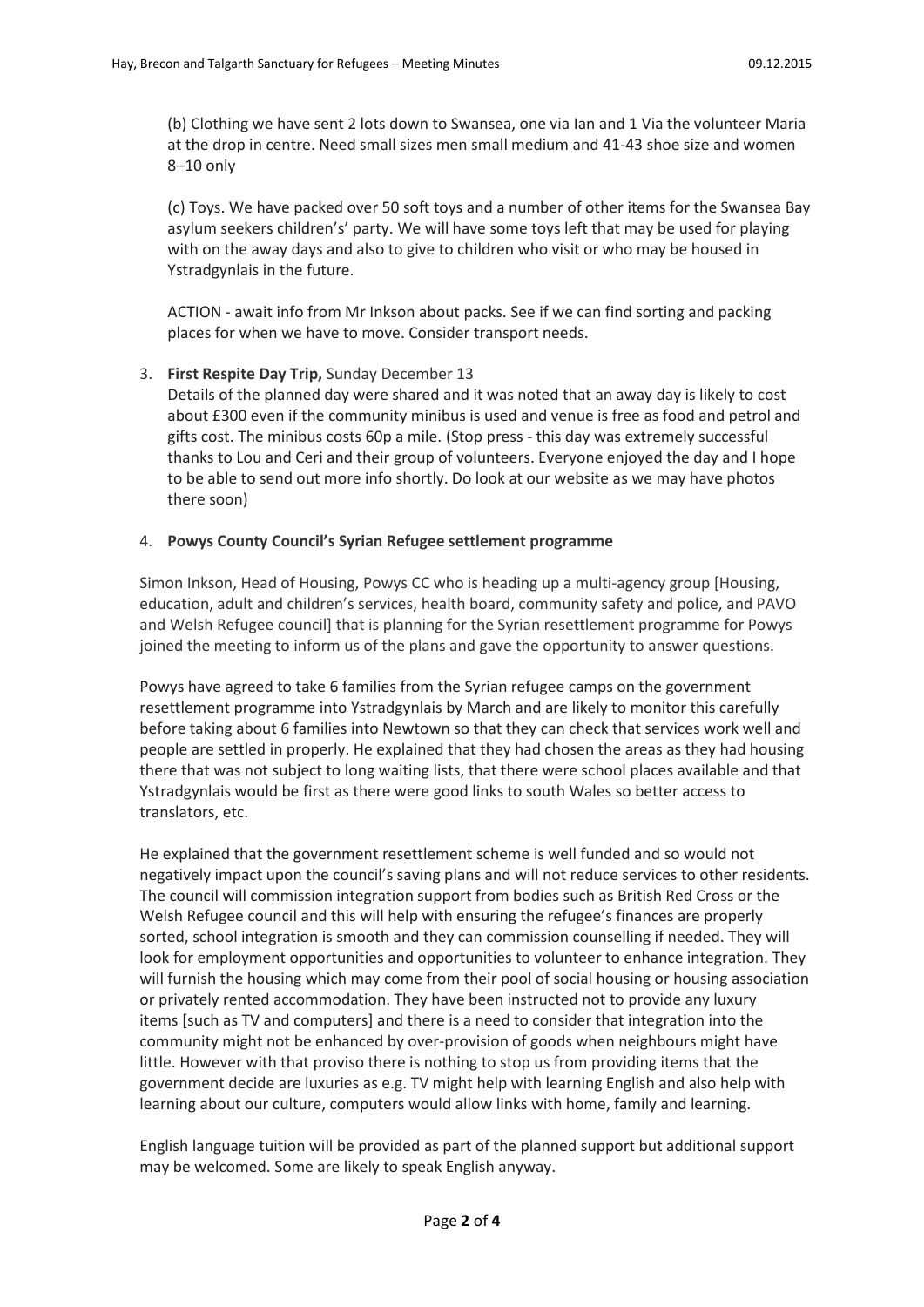There was discussion about how to prepare the community for the arrivals and to dispel any myths and ensure a welcome. There may be a school based welcome event. We can offer to help with awareness raising stalls in Ystradgynlais and with accessing speakers from Swansea City of Sanctuary to help educate the school children about the current crisis. Ystradgynlais may not want help.

Mr Inkson said that a single day survey across Powys in November showed that there were no rough sleepers in Powys.

There is a newly formed Syrian Association Wales. There is a move to increase the number of areas taking other refugees and asylum seekers in Wales as currently people are only dispersed to Wrexham, Newport, Cardiff and Swansea.

ACTION Mr Inkson agreed to keep us informed and suggested that PAVO might coordinate the NGO involvement. He agreed to send us the list of items they would be providing and the list of 'luxury' items they would not be providing. He stressed that they would not place people on 'sink estates' although he stressed he did not think there were such estates in Powys.

We agreed to work via our small number of supporters in Ystradgynlais and others from nearby and be directed by them about how they feel we can best help.

- 5. **Sanctuary in Parliament** report of City of Sanctuary meeting, December 1 A brief report was given but details are on our website of the briefing document and areas of concern [\(http://hbtsr.org.uk/2015/12/01/sanctuary-in-parliament](http://hbtsr.org.uk/2015/12/01/sanctuary-in-parliament) and [http://hbtsr.org.uk/about-us/issues-explained\)](http://hbtsr.org.uk/about-us/issues-explained).
- 6. **Sanctuary in the Sennedd**, Thursday December 10. People encouraged to book and attend. Mike will do a brief presentation about our work. [Stop press - Mike spoke well and William Powell tweeted a photo and said how proud he was to be associated with our group and the concept of respite sanctuary was well received].
- 7. **Meeting with Chris Davies MP,** Brecon, Friday December 18, 12 noon we will report back but if people wish to attend please let us know.
- 8. **Finance**: bank account is still in progress. We have had a number of generous donations but we have spending plans for much of it.
- 9. **Membership** (now 201), website is in very good shape and well worth viewing regularly as items are posted each week. Facebook page has over 110 members & twitter 56 followers.

#### 10. **Short reports**:

- a) Quakers GB reported upon the activities of Quakers in the Welsh marches and the possible availability of a residential house for short breaks and possibly some funding.
- b) Speaker on Syria PC agreed to give a short briefing to our next meeting
- c) Out of Chaos exhibition Mike reported upon a meeting he had with the director of the Jewish council for refugees who may be interested in our activities.
- d) E-mail from BBC Religion & Ethics approached us about a possible film they may make about Christians support for refugees. Mike explained that we were a group